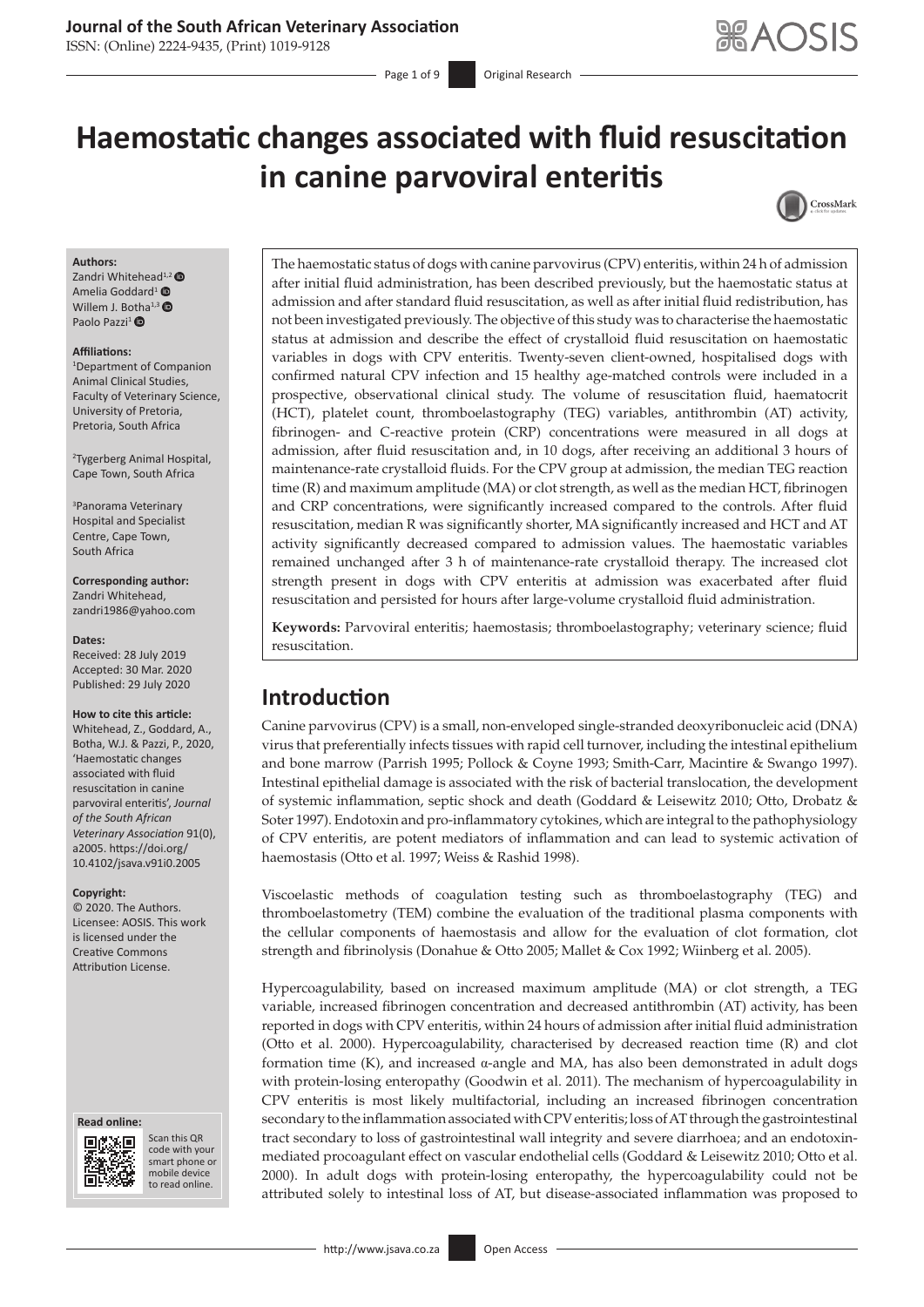result in an acute phase response and hyperfibrinogenaemia, which alter TEG variables such as K, α-angle and MA (Donahue & Otto 2005; Goodwin et al. 2011). Sepsis, as is commonly seen in CPV enteritis, is associated with the development of thrombosis in a small subset of dogs, while thromboemboli have been described in dogs with proteinlosing enteropathy (DeLaforcade et al. 2019; Jacinto et al. 2017). Increased clot strength and decreased AT activity are likely to contribute to the thrombosis seen in these patients.

The initial standard therapy of dogs with CPV enteritis is the administration of intravenous fluids, usually crystalloids, to correct hypovolaemia and dehydration. Decreased haematocrit (HCT) due to anaemia or haemodilution with crystalloid fluid supplementation has been reported to result in a relative increased clot strength, or MA, while a high HCT generally results in a relatively decreased MA (Bochsen et al. 2011; McMichael et al. 2011, 2014; Nagler et al. 2013; Smith et al. 2012). Dogs with CPV enteritis may present with relative haemoconcentration due to dehydration, but the HCT may decrease as a result of intestinal haemorrhage or intravenous fluid therapy (Hoskins 1997). Moreover, the administered intravenous fluid perfuses previously hypoperfused intestines, resulting in ischaemia-reperfusion injury and the release of pro-inflammatory mediators and, by extension, tissue factor, which is the primary physiological initiator of haemostasis (DelGiudice & White 2009; Krentz & Allen 2017). Fluid administration could thus influence the results of viscoelastic methods of coagulation testing, such as TEG, in dogs with CPV enteritis.

An *in vitro* canine study evaluating haemodilution of citrated blood reported no statistically significant differences for TEM variables after 10% and 25% dilution with 0.9% saline (Falco et al. 2012). Another study evaluating *in vitro* dilution of canine whole blood with lactated ringer solution (LRS), using kaolin-activated TEG, found no significant difference in R, at 33% dilution, but reported a reduced α-angle at 67% dilution. The MA was significantly decreased at both dilutions (Morris et al. 2016). These findings are in contrast to the studies by Bochsen, McMichael, Smith, Nagler and McMichael. An *in vivo* study that assessed the effect of clinically relevant doses of resuscitative fluids in dogs, using TEM, found that maximum clot firmness decreased after treatment with all fluid types, possibly the result of a dilutional effect on platelets and fibrinogen (Seshia et al. 2018).

A rapid and large increase in blood volume occurs with rapid administration of isotonic crystalloid fluids, and while the blood volume decreases rapidly after the completion of fluid infusion (the result of redistribution to the interstitium), nearly 30% of the infused fluid remains in the intravascular space 30 min after the cessation of fluid therapy (Silverstein et al. 2005). The residual volume of infused fluid decreases in a linear fashion, reaching approximately 18% of infused volume at 4 h.

The haemostatic changes in dogs with CPV enteritis from presentation until after fluid resuscitation, as well as after the

initial fluid redistribution, has not been described. The aims of this study were to describe the haemostatic changes in dogs with CPV enteritis at admission compared to controls, and evaluate the effects of crystalloid fluid therapy on haemostatic variables in dogs with CPV enteritis. An additional aim was to determine if the effect of crystalloid fluid resuscitation on haemostasis outlasts fluid redistribution. We hypothesised that (1) dogs with CPV enteritis would have a higher MA at admission compared to control dogs and (2) that fluid resuscitation would result in a further increase in MA that outlasts the expected fluid redistribution.

# **Research methods and design Study design and selection of animals**

Client-owned dogs presenting to the Onderstepoort Veterinary Academic Hospital (OVAH) between January 2016 and January 2017 with naturally occurring CPV enteritis, and healthy control dogs, were enrolled in a prospective, observational study. Dogs in both the CPV and control groups were between 8 weeks and 9 months of age and weighed more than 4.5 kg. Control dogs were presented for vaccination, ovariohysterectomy or castration and were deemed healthy based on the absence of vomiting or diarrhoea in the preceding 14 days, having had no contact with dogs affected by CPV enteritis, a normal clinical examination and a peripheral blood smear negative for blood-borne parasites. Dogs presenting with clinical signs associated with CPV enteritis such as lethargy, anorexia, vomiting, diarrhoea, dehydration and/or hypovolaemic shock were tested for CPV. Dogs that tested positive using CPV antigen ELISA (Anigen Rapid CPV Ag test kit, BioNote Inc., Gyeonggi-do, Republic of Korea or IDEXX Canine Parvovirus Antigen test kit, IDEXX Laboratories Inc., Maine, United States [US]), were preliminarily diagnosed with CPV enteritis and were enrolled in the CPV group. Eligible cases were only enrolled if they were admitted for in-hospital treatment and had not received any treatment prior to admission. Infection with CPV was confirmed by faecal electron microscopy. Dogs that received any medication known to interfere with normal haemostasis – such as corticosteroids, non-steroidal anti-inflammatory drugs or anticoagulant dugs, during hospitalisation or one month prior to hospitalisation – and dogs that had previously received a transfusion of any blood products were excluded from both the control and CPV groups. Dogs were deemed to be in hypovolaemic shock if they showed clinical signs indicative of abnormalities in perfusion such as tachycardia (> 140 beats per minute), peripheral vasoconstriction with cool extremities, hypothermia (< 37.5 °C), a prolonged capillary refill time (> 2 s), poor peripheral pulse quality and mental dullness (Mazzaferro & Powell 2013). The degree of dehydration was estimated based on the presence of tacky or dry mucous membranes (at least 5% dehydration), increased skin tenting (at least 7% dehydration), a weak pulse and tachycardia (at least 10% dehydration), sunken eyes, cold extremities or hypothermia (at least 12% dehydration) (Mazzaferro & Powell 2013).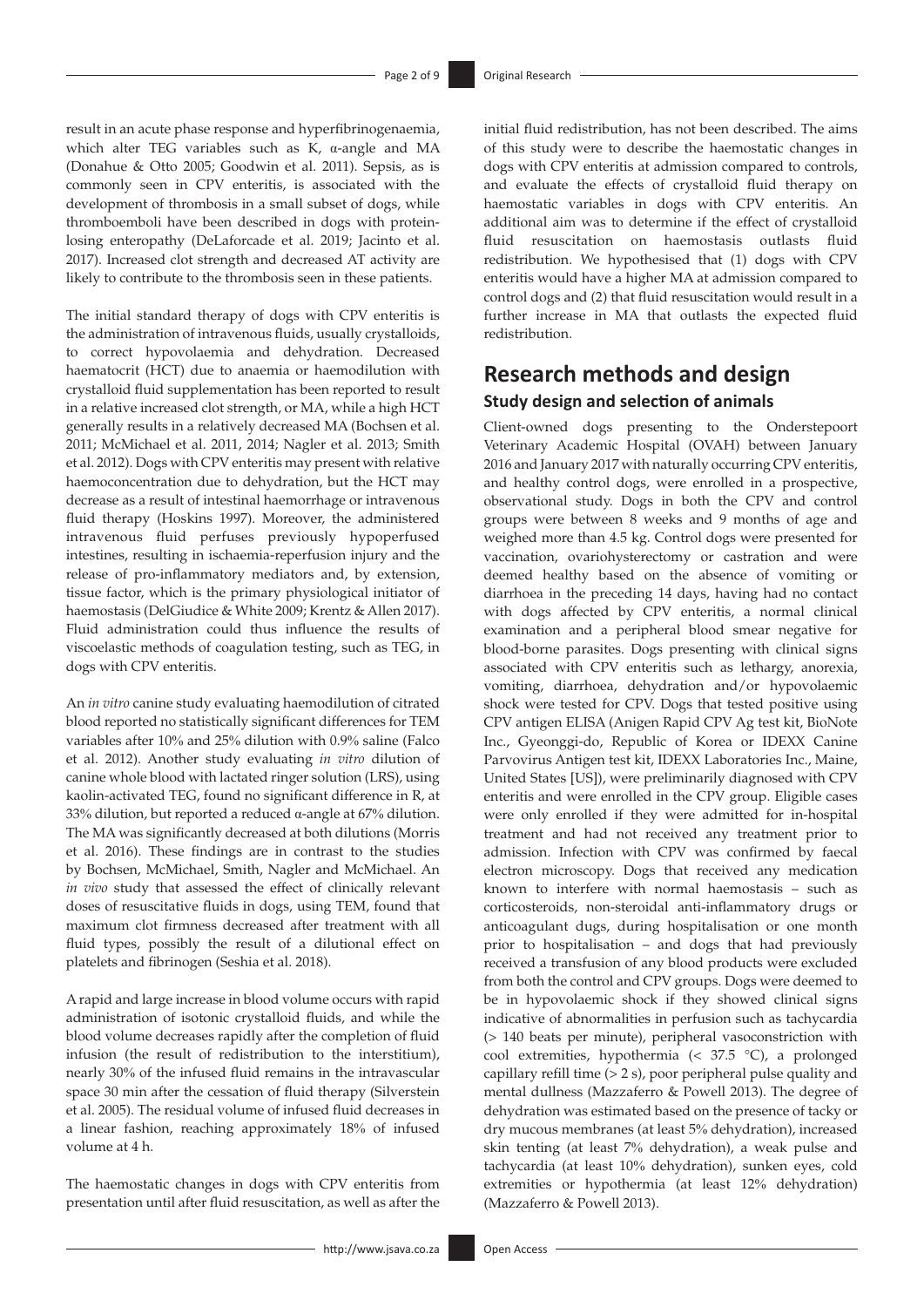Canine parvovirus-affected dogs were cared for according to the standard treatment guidelines of the institution and all dogs received 1 mg/kg maropitant subcutaneously (SC) once daily, 20 mg/kg ampicillin IV every 8 h and 15 mg/kg metronidazole IV every 12 h, during the duration of data collection. Fentanyl constant rate infusion (CRI) was administered at 3 μg/kg/h in dogs with severe abdominal discomfort. Any other required treatment was administered after the last blood sample was collected. The control group did not receive any treatment. None of the dogs received any drugs known to affect haemostasis during the resuscitation period, and 0.9% NaCl without additional heparin was used to flush IV catheters.

### **Sample collection and fluid resuscitation**

Clinical parameters were recorded for each dog in the control and CPV groups, and percentage dehydration or presence of hypovolaemic shock was recorded in the CPV group. The first blood collection was performed at admission, prior to any treatment or procedures for the control and CPV groups. Blood was again collected in the CPV group after fluid resuscitation (hypovolaemic dogs) or 90 min – 110 min of fluid therapy (dehydrated dogs). A third sample was collected from 10 randomly selected dogs in the CPV group, by blinded draw of a card (A or B) from an envelope, 3 h after fluid resuscitation while on a 10 mL/kg/h CRI of LRS. Blood was collected via jugular venipuncture, using a 21G needle into evacuated serum and citrate tubes in the recommended order (Goggs et al. 2014).

In dogs with CPV that presented in hypovolaemic shock, intravenous LRS (Fresenius Kabi, Pty Ltd., Midrand, South Africa) boluses of 10 mL/kg bodyweight were given over 10 s – 60 s, and repeated every 15 min, until the normalisation of five out of seven clinical variables (alert mentation, a pink mucous membrane colour, a capillary refill time of  $1 s - 2 s$ , a heart rate of  $70-140$  beats per min, a strong pulse quality, a respiratory rate of 10–30 breaths per min and a temperature of 37.5 °C – 39.5 °C) was achieved (defined as the completion of fluid resuscitation). In addition, if dehydration was identified in these hypovolaemic dogs, rehydration fluids were initiated at the same time, which entailed the replacement of the estimated percentage dehydration (over 24 h) in addition to maintenance fluid requirements (60 mL/kg/day – 80 mL/ kg/day) using LRS. In the hypovolaemic group, blood collection was repeated within 15 min of fluid resuscitation completion, while still on rehydration fluids. For the dehydrated dogs with CPV without signs of hypovolaemia, rehydration entailed the same fluid plan as dehydrated hypovolaemic dogs (excluding the fluid boluses). Repeat blood collection was performed at a pre-determined time of 90 min – 110 min of fluid therapy in all of the dehydrated dogs, while still on rehydration fluids, to be of a similar time period to what was expected for fluid resuscitation in the hypovolaemic dogs. Blood collection was not repeated in the control group.

To assess the effect of initial fluid redistribution after the initial fluid resuscitation of 90 min – 110 min of fluid therapy, a blood sample was also collected as previously described, in 10 randomly selected dogs with CPV, 3 h after an additional 10 mL/kg (approximating maintenance-rate fluids and for standardisation across hydration status) of LRS (defined as the CRI group).

### **Laboratory analysis**

Blood samples from admission (CPV and control groups) and after fluid resuscitation (dehydrated and hypovolaemic CPV groups) were analysed. Citrated whole blood was kept at room temperature for 30 min before a tissue factor-activated TEG analysis using the TEG 5000 Thrombelastograph Hemostasis Analyzer system (Haemonetics Corporation, Massachusetts, US) was performed. The principal investigator performed all of the TEG analyses. Machine blood counts (Advia 2120, Siemens, Germany) to determine HCT and platelet count were performed on citrated whole blood at the time of each TEG assay. The HCT and platelet counts were corrected for the dilutional effect of the citrate anticoagulant (Dumont et al. 2017). The TEG variables recorded included R (reaction time), K (clot formation time), α-angle (rapidity of fibrin build-up and cross-linking) and MA. Citrated plasma and serum were frozen at -80 °C for the measurement of fibrinogen and C-reactive protein (CRP) concentrations, as well as AT activity as a batch at the end of the study period. Fibrinogen concentration was measured using the Clauss method according to the manufacturer's instructions (ACL Elite analyzer, Instrumentation Laboratory, Massachusetts, US). Antithrombin was measured using a thrombin-dependent chromogenic substrate assay (Cobas Integra 400 plus analyzer, Roche Diagnostics, Indiana, US). A pooled control sample (presumed AT activity of 100%) was also run and the patient's AT activity was normalised against the pooled control sample. The C-reactive protein concentration was measured using the Gentian Canine CRP Immunoassay (Gentian Diagnostics AS, Moss, Norway).

### **Statistical methods**

Statistical analyses were performed using a commercial software package (SPSS Statistics Software version 24, IBM Corp, Armonk, NY, US). Hypovolaemic and dehydrated dogs (subgroups) were grouped together as the CPV group. The Shapiro-Wilk test was used to assess the data for normality. The Chi-Square test was used to compare sex proportions and the Mann-Whitney *U* test for age and weight differences between groups and subgroups. The Mann-Whitney *U* test was used to determine differences in measured variables between CPV and control groups at admission. The Kruskal-Wallis test was used to determine differences between dehydrated, hypovolaemic and control dogs at admission, with post-hoc Bonferroni correction. The Wilcoxon signed-rank test was used to determine differences between variables at admission and after fluid resuscitation in the CPV group, and in the dehydrated and hypovolaemic subgroups. The Mann-Whitney *U* test was used to determine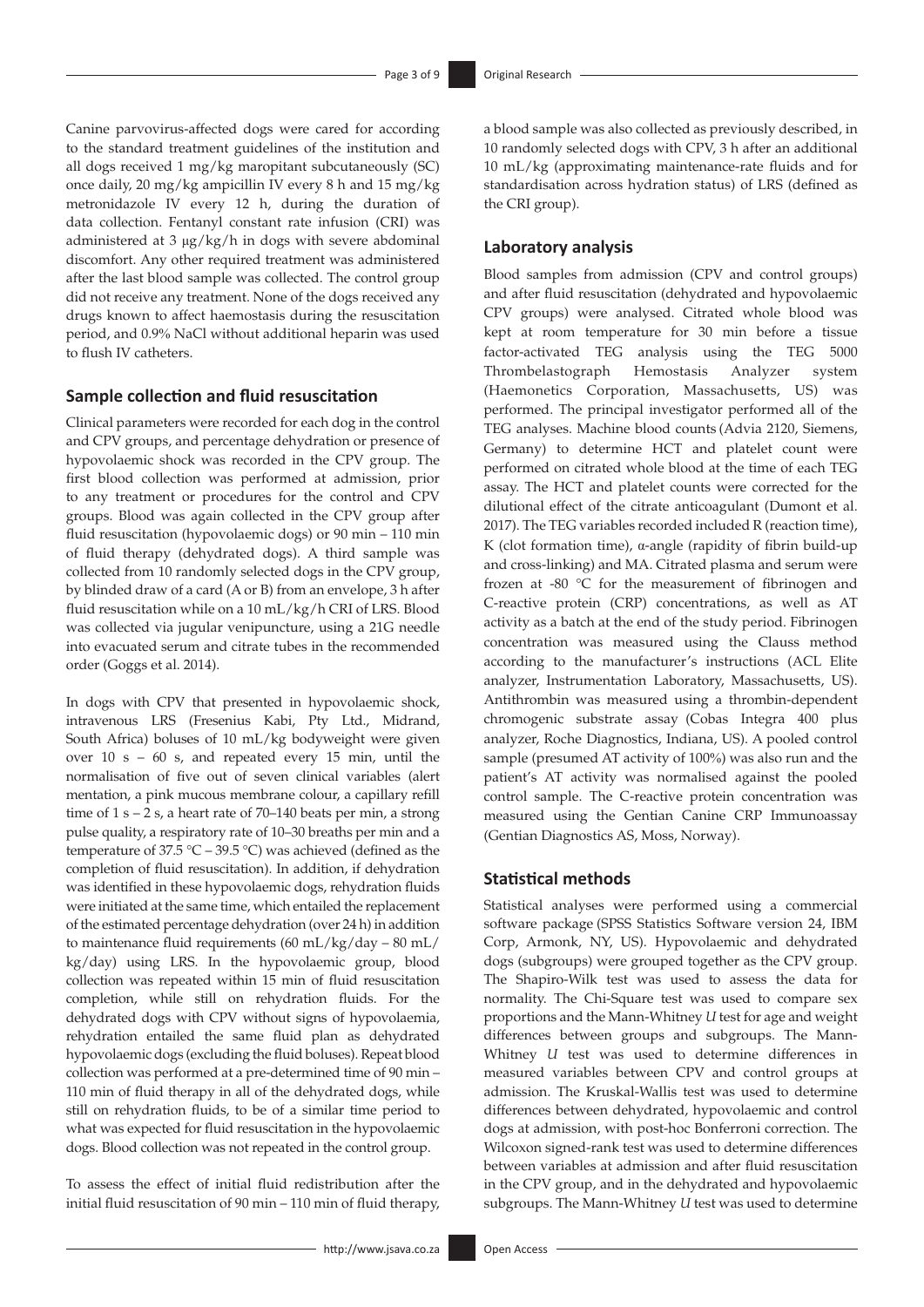differences between dehydrated and hypovolaemic dogs after fluid resuscitation.

After fluid resuscitation, the dogs in the CRI group were evaluated as a whole, and subgroup analysis for the dehydrated and hypovolaemic dogs was performed. The Wilcoxon signed-rank test was also used to determine differences between variables from fluid resuscitation until after the CRI of LRS in the 10 randomly selected CPV dogs, and in the dehydrated and hypovolaemic subgroups. The Mann-Whitney *U* test was used to determine differences between dehydrated and hypovolaemic dogs after the CRI of LRS infusion. Correlations were determined using Spearman's rank correlation coefficient for the CPV group at admission and after fluid resuscitation; subgroup analysis was also performed. A *p*-value of less than 0.05 was considered significant. Data are presented as median and interquartile range (IQR), unless specified otherwise.

### **Ethical consideration**

The study was reviewed and approved by the University of Pretoria Animal Ethics Committee (AEC number V092-15). Informed written consent was obtained from all owners.

## **Results Animals**

Twenty-eight dogs with naturally occurring CPV enteritis and 15 healthy control dogs were enrolled in the study. One dog was excluded after a negative result on faecal electron microscopy. Canine parvovirus-infected dogs consisted of 16 dogs that presented with hypovolaemic shock and 11 with dehydration. All dogs with hypovolaemic shock were also dehydrated and therefore received fluid boluses as well as concurrent rehydration and maintenance rate fluids. The signalment of the CPV and control groups is included in Table 1. No significant differences were identified between groups or subgroups for age, sex or weight. Percentage dehydration for all dogs, except one, ranged between < 5% and 7%, with only one dog deemed 10% dehydrated. No significant difference was found in the degree of dehydration between the hypovolaemic dogs and dehydrated dogs.

The principal investigator collected all of the samples. There was no significant difference in the timing of sampling

**TABLE 1:** Signalment of dogs included in the canine parvovirus group and control group.

| Variable     | Control dogs $(N = 15)$ | CPV dogs $(N = 27)$ |  |  |
|--------------|-------------------------|---------------------|--|--|
| Age (months) |                         |                     |  |  |
| Median       | 3                       | 5                   |  |  |
| <b>IQR</b>   | $2 - 7$                 | $2 - 6$             |  |  |
| Sex          |                         |                     |  |  |
| Male         | 7                       | 14                  |  |  |
| Female       | 8                       | 13                  |  |  |
| Weight (kg)  |                         |                     |  |  |
| Median       | 9.8                     | 10.4                |  |  |
| <b>IQR</b>   | $7.2 - 14.2$            | $5.6 - 14.8$        |  |  |

CPV, canine parvovirus; IQR, interquartile range.

between the dehydrated and hypovolaemic CPV subgroups. The median volume of fluid administered between the first and second blood collection for the hypovolaemic group was 286 mL (246 mL – 470 mL) and was significantly higher compared to the 54 mL (51 mL – 116 mL) for the dehydrated group ( $p < 0.001$ ); equivalent to 26.5 mL/kg (19.8 mL – 39.0 mL) and  $10 \text{ mL/kg}$  (8.1 mL – 11.3 mL), respectively.

Of the 10 dogs randomly selected to receive a CRI of 10 mL/ kg of LRS over 3 h, seven were from the group that presented with initial hypovolaemia and three with dehydration only. No significant difference was identified for age, sex or weight between these two subgroups.

### **Thromboelastography variables at admission, after fluid resuscitation and after constant rate infusion**

Table 2 contains a summary of the descriptive data of the TEG variables. At admission, the median R and K were significantly longer ( $p < 0.001$  and  $p = 0.020$ , respectively), the α-angle was significantly smaller (*p* = 0.037) and the MA significantly larger  $(p < 0.001)$  in the CPV group compared to the control group. The hypovolaemic group had significantly longer R and K, and larger MA compared to the control group ( $p = 0.001$ ,  $p = 0.033$  and  $p = 0.001$ , respectively). The dehydrated group only showed a larger MA compared to the control group ( $p = 0.018$ ). No significant differences were found between the hypovolaemic and the dehydrated groups at admission.

After fluid resuscitation, the median R and K were significantly shorter ( $p = 0.028$  and  $p = 0.020$ , respectively), and the  $\alpha$ -angle and MA significantly larger ( $p = 0.014$  and  $p = 0.004$ , respectively) in the CPV group compared to their values at admission. In the hypovolaemic group, the MA was significantly larger ( $p = 0.007$ ), while no significant TEG variable changes were seen in the dehydrated group from admission to after fluid resuscitation. No significant differences were found between the hypovolaemic group and the dehydrated group after fluid resuscitation.

No significant changes in the TEG variables were seen in the CPV group that received the CRI from the end of the initial fluid resuscitation up until 3 h of the CRI at 10 mL/kg, or between the hypovolaemic and dehydrated subgroups that received the CRI (Table 3).

### **Other haemostatic and inflammatory variables at admission, after fluid resuscitation and after constant rate infusion**

Table 2 contains a summary of the descriptive data. The median HCT at admission was significantly higher  $(p = 0.016)$ in the CPV group compared to the controls; however, the platelet count was similar between groups. Compared to the controls, the median fibrinogen and CRP concentrations were significantly higher in the CPV group ( $p < 0.001$  for both). The median AT activity was similar between groups. Both the hypovolaemic and dehydrated groups had significantly higher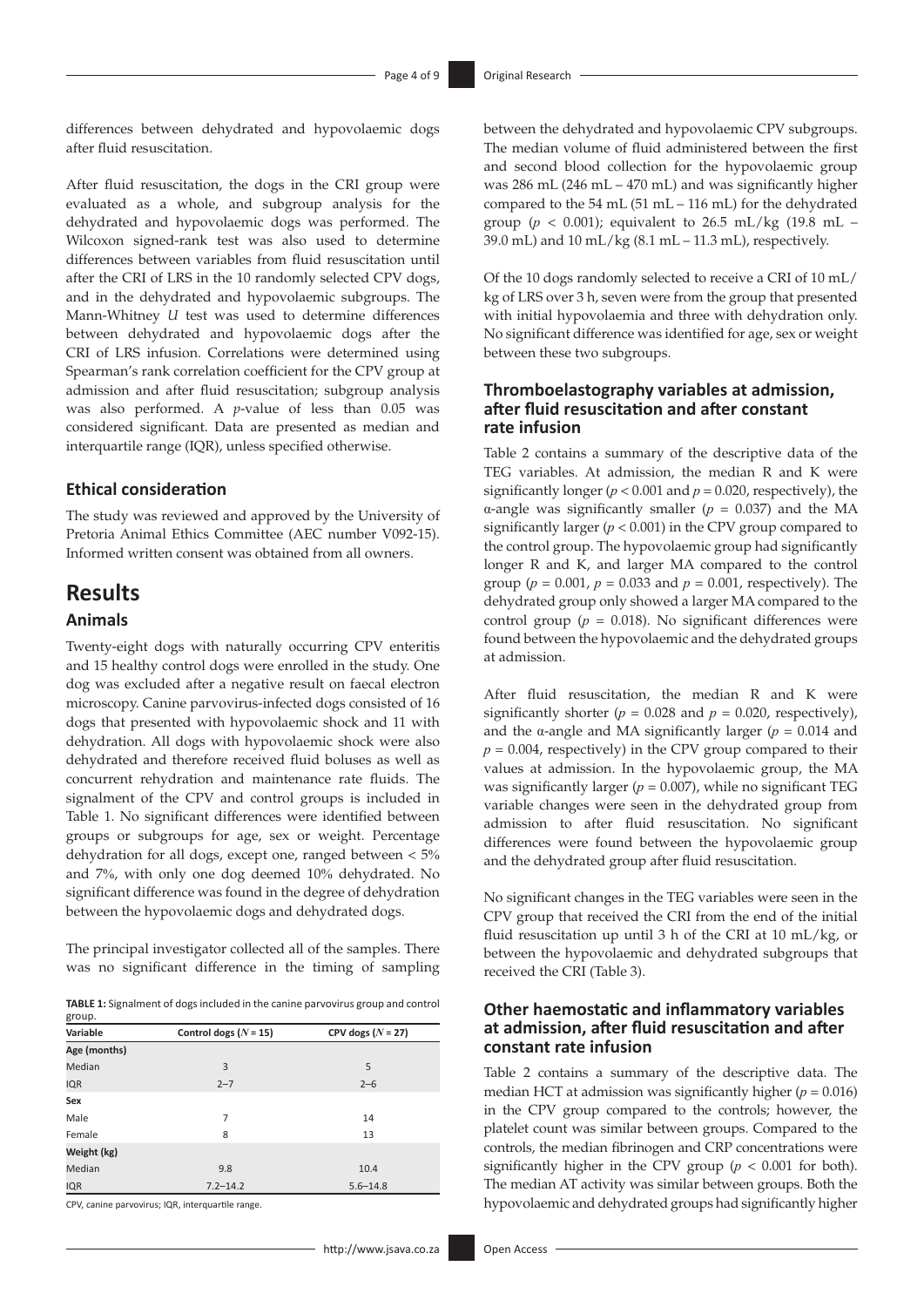| TABLE 2: Haemostatic and inflammatory variables in the canine parvovirus group, canine parvovirus subgroups and control group at admission and post fluid resuscitation. |  |  |  |
|--------------------------------------------------------------------------------------------------------------------------------------------------------------------------|--|--|--|
|                                                                                                                                                                          |  |  |  |

| Variable                              | Reference                  | Control dogs<br>$(N = 15)$ | <b>Admission</b> |                                |                              | Post fluid resuscitation |                                |                              |
|---------------------------------------|----------------------------|----------------------------|------------------|--------------------------------|------------------------------|--------------------------|--------------------------------|------------------------------|
|                                       | interval for<br>adult dogs |                            | $CPV (N = 27)$   | Hypovolaemic<br>$CPV (N = 16)$ | Dehydrated<br>CPV $(N = 11)$ | $CPV (N = 27)$           | Hypovolaemic<br>$CPV (N = 16)$ | Dehydrated<br>CPV $(N = 11)$ |
| HCT (L/L)                             |                            |                            |                  |                                |                              |                          |                                |                              |
| Median                                | $0.37 - 0.55$              | 0.35                       | $0.44*$          | 0.44                           | 0.43                         | $0.37*********$          | $0.39****************$         | $0.35***$                    |
| <b>IQR</b>                            |                            | $0.22 - 0.43$              | $0.35 - 0.48$    | $0.35 - 0.52$                  | $0.35 - 0.48$                | $0.34 - 0.42$            | $0.32 - 0.42$                  | $0.33 - 0.42$                |
| Platelet count (x 10 <sup>9</sup> /L) |                            |                            |                  |                                |                              |                          |                                |                              |
| Median                                | 200-500                    | 325                        | 296              | 296                            | 292                          | 301 *******              | 309                            | 301                          |
| <b>IQR</b>                            |                            | 276-463                    | 230-427          | 222-477                        | 253-402                      | 235-383                  | 206-409                        | 235-318                      |
| R (min)                               |                            |                            |                  |                                |                              |                          |                                |                              |
| Median                                | $2.0 - 11.0$               | 4.9                        | $8.9**$          | $9.2***$                       | 7.9                          | $7.4******$              | 7.6                            | 7.3                          |
| <b>IQR</b>                            |                            | $2.4 - 7.6$                | $6.9 - 10.4$     | $7.4 - 10.9$                   | $5.7 - 9.6$                  | $5.8 - 9.3$              | $6.2 - 10.1$                   | $5.4 - 7.9$                  |
| K (min)                               |                            |                            |                  |                                |                              |                          |                                |                              |
| Median                                | $1.0 - 5.0$                | 1.4                        | $2.2*$           | $2.5***$                       | 2.0                          | $2.0******$              | 2.0                            | 1.8                          |
| <b>IQR</b>                            |                            | $0.8 - 2.6$                | $1.8 - 3.1$      | $2.1 - 3.3$                    | $1.5 - 2.7$                  | $1.4 - 2.6$              | $1.5 - 3.1$                    | $1.2 - 2.3$                  |
| α-angle (degrees)                     |                            |                            |                  |                                |                              |                          |                                |                              |
| Median                                | $34.0 - 77.0$              | 70.7                       | $61.5*$          | 58.4                           | 62.6                         | 65.3******               | 64.8                           | 65.3                         |
| <b>IQR</b>                            |                            | 56.6-78.4                  | $53.2 - 65.9$    | $54.3 - 65.5$                  | $53.2 - 67.5$                | $60.5 - 71.2$            | $53.5 - 70.4$                  | $61.8 - 73.8$                |
| MA (mm)                               |                            |                            |                  |                                |                              |                          |                                |                              |
| Median                                | $42.0 - 7.1$               | 67.0                       | $77.0**$         | $77.2***$                      | $76.0***$                    | 78.3*******              | 80.8***********                | 78.1                         |
| <b>IQR</b>                            |                            | $56.3 - 70.1$              | $72.1 - 80.3$    | 73.4-80.0                      | $69.2 - 81.7$                | $75.9 - 82.2$            | $76.2 - 82.7$                  | 75.9-80.1                    |
| AT ( $\%$ activity)                   |                            |                            |                  |                                |                              |                          |                                |                              |
| Median                                | $80 - 100$                 | 80.2                       | 81.2             | 82.1                           | 80.8                         | 76.3********             | 74.7**********                 | 82.1 **********              |
| <b>IQR</b>                            | $\overline{\phantom{a}}$   | $71.5 - 88.9$              | $77.2 - 88.6$    | 77.4-90.1                      | $76.3 - 88.6$                | $70.3 - 83.0$            | $70.2 - 79.3$                  | $71.5 - 83.3$                |
| Fibrinogen (mg/dL)                    |                            |                            |                  |                                |                              |                          |                                |                              |
| Median                                | 200-300                    | 276                        | $>700**$         | $>700*****$                    | $>700*****$                  | $>700*****$              | >700                           | >700                         |
| <b>IQR</b>                            |                            | 250-360                    |                  |                                |                              |                          |                                |                              |
| CRP (mg/L)                            |                            |                            |                  |                                |                              |                          |                                |                              |
| Median                                | $0 - 10.0$                 | 6.43                       | 135.10**         | 135.60*****                    | 133.40*****                  | 117.9******              | 96.4*********                  | 88.8***********              |
| <b>IQR</b>                            |                            | $4.74 - 12.76$             | 98.95-155.07     | 105.00-155.00                  | 76.00-155.50                 | 103.38-148.23            | 75.4-136.6                     | 52.8-106.9                   |

Note: CPV subgroups at admission and after fluid resuscitation.

CPV, canine parvovirus; IQR, interquartile range; HCT, haematocrit; R, reaction time; K, clot formation time; MA, maximum amplitude; AT, antithrombin; α-angle, rapidity of fibrin build-up and cross-linking.

Significant difference: \*, *p* < 0.05; \*\*, *p* < 0.001, between control and CPV group at admission.

Significant difference: \*\*\*,  $p < 0.05$ ; \*\*\*\*,  $p = 0.001$ ; ^\*\*\*\*\*,  $p < 0.001$  between control and CPV subgroups at admission.

Significant difference: \*\*\*\*\*\*, *p* < 0.05; \*\*\*\*\*\*\*, *p* < 0.01; \*\*\*\*\*\*\*, *p* < 0.001 between CPV group at admission and after fluid resuscitation.

Significant difference: \*\*\*\*\*\*\*\*, *p* < 0.05; \*\*\*\*\*\*\*\*\*\*, *p* < 0.01; \*\*\*\*\*\*\*\*\*\*, *p* < 0.001 within CPV subgroups at admission and after fluid resuscitation.

fibrinogen and CRP concentrations than the control group (*p* < 0.001). No significant differences were found between the hypovolaemic and dehydrated groups at admission.

After fluid resuscitation, for the CPV group the median HCT was significantly lower  $(p < 0.001)$  and the platelet count significantly higher  $(p = 0.034)$  compared to their values at admission. The median CRP concentration and AT activity were significantly lower compared to their values at admission ( $p = 0.001$  and  $p < 0.001$ , respectively), although CRP remained markedly increased above the reference interval. In the hypovolaemic and dehydrated subgroups, both the HCT ( $p < 0.001$  and  $p = 0.003$ , respectively) and CRP  $(p = 0.026$  and  $p = 0.006$ , respectively) decreased significantly. Antithrombin activity decreased significantly in the hypovolaemic group (*p* = 0.007), yet increased significantly in the dehydrated group (*p*= 0.045). The fibrinogen concentration remained above the assay detection limit. No significant changes were seen in the CRI group, or the hypovolaemic and dehydrated subgroups (Table 3).

#### **Correlation analysis**

For the CPV group at admission, R had a moderate negative correlation with AT activity ( $r_s = -0.405$ ,  $p = 0.036$ ); and MA a moderate positive correlation with the platelet count  $(r<sub>s</sub> = 0.464, p = 0.015)$ . Within the dehydrated subgroup at admission, AT activity was strongly correlated with the  $\alpha$ -angle (r<sub>s</sub> = 0.691, *p* = 0.019).

Post fluid resuscitation, MA retained a moderate positive correlation with platelet count ( $r_s$  = 0.448,  $p$  = 0.019) in the CPV group. Antithrombin activity had a moderate negative correlation to the change in R ( $r_s = -0.430$ ,  $p = 0.025$ ). In addition, the volume of fluid administered had a strong positive correlation with the decline in AT activity ( $r_s = 0.726$ ,  $p < 0.001$ ). The change in CRP had a moderate positive correlation with R  $(r<sub>s</sub> = 0.452, p = 0.02)$  and K ( $r<sub>s</sub> = 0.528, p = 0.006$ ) and a moderate negative correlation with  $\alpha$ -angle ( $r_s = -0.461$ ,  $p = 0.018$ ). In the hypovolaemic group, MA retained a strong positive correlation with the platelet count ( $r_s = 0.656$ ,  $p = 0.006$ ), while the volume of fluids administered had a moderate positive correlation with the decline in AT activity ( $r<sub>s</sub> = 0.521$ ,  $p = 0.046$ ) and a moderate negative correlation with the platelet count  $(r<sub>s</sub> = -0.538, p = 0.039)$ . In the dehydrated group, MA retained a strong positive correlation with the platelet count ( $r_s = 0.648$ ),  $p = 0.031$ ) and the volume of fluid administered had a strong positive correlation to the change in AT activity from admission  $(r<sub>s</sub> = 0.843, p = 0.001).$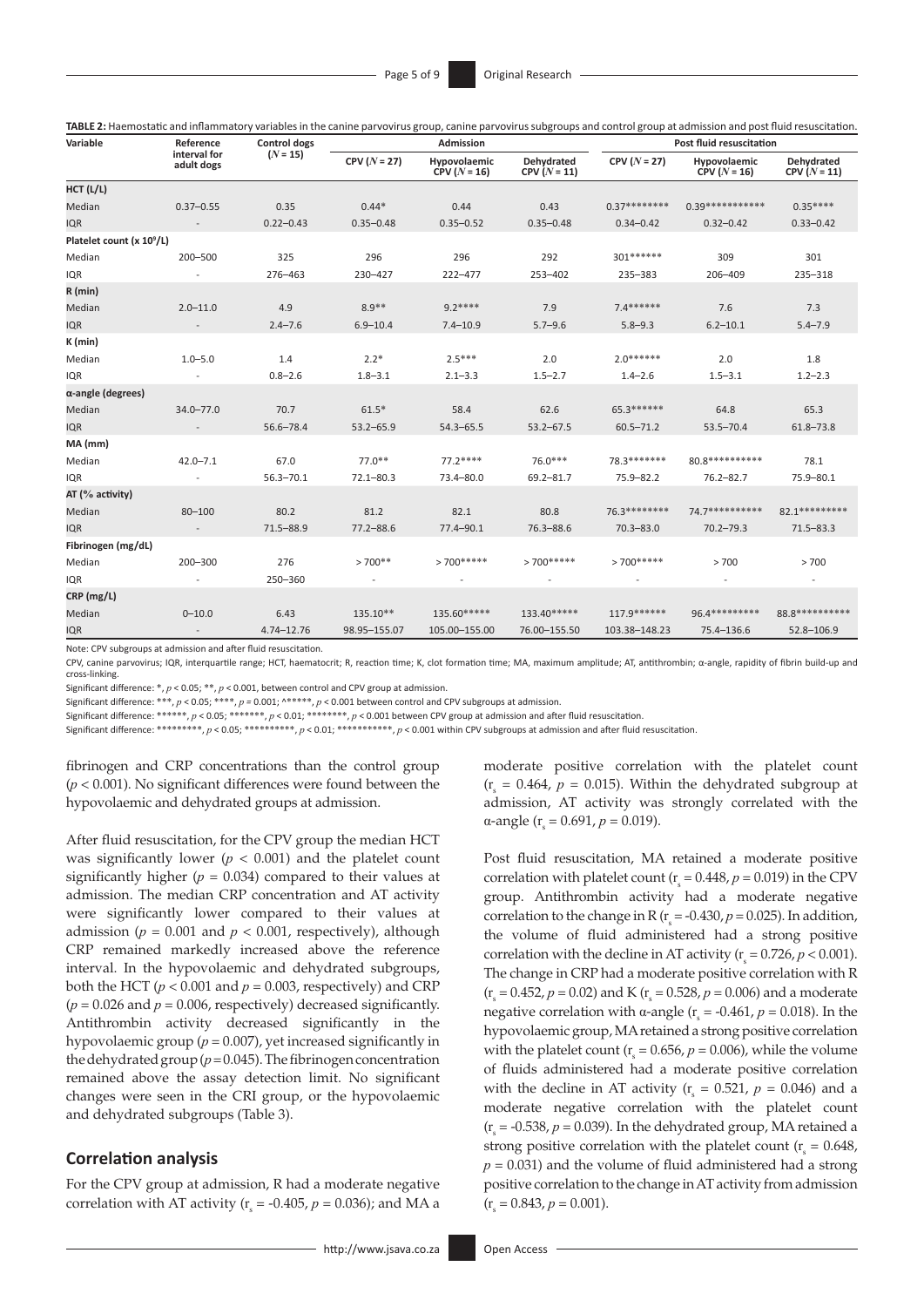**TABLE 3:** Haemostatic and inflammatory variables in the 10 canine parvovirus dogs at the end of the initial fluid resuscitation and after 3 h of a lactated ringer solution constant rate infusion. No significant differences were found between canine parvovirus groups or subgroups at fluid resuscitation or after 3 h of a lactated ringer solution constant rate infusion.

| Variable                              |                | End of initial fluid resuscitation |                          | Post CRI (3 hours) |                               |                                 |  |
|---------------------------------------|----------------|------------------------------------|--------------------------|--------------------|-------------------------------|---------------------------------|--|
|                                       | $CPV (N = 10)$ | Hypovolaemic<br>$CPV (N = 7)$      | Dehydrated<br>$CPV(N=3)$ | $CPV (N = 10)$     | Hypovolaemic<br>$CPV (N = 7)$ | <b>Dehvdrated</b><br>$CPV(N=3)$ |  |
| HCT (L/L)                             |                |                                    |                          |                    |                               |                                 |  |
| Median                                | 0.35           | 0.37                               | 0.33                     | 0.34               | 0.36                          | 0.32                            |  |
| <b>IQR</b>                            | $0.31 - 0.39$  | $0.29 - 0.40$                      | $0.32 - -$               | $0.30 - 0.39$      | $0.25 - 0.40$                 | $0.31 - -$                      |  |
| Platelet count (x 10 <sup>9</sup> /L) |                |                                    |                          |                    |                               |                                 |  |
| Median                                | 305            | 295                                | 315                      | 296                | 292                           | 301                             |  |
| IQR                                   | 246-330        | 250-351                            | $235 - -$                | 249-367            | 249-410                       | $202 - -$                       |  |
| R (min)                               |                |                                    |                          |                    |                               |                                 |  |
| Median                                | 6.9            | 6.0                                | 7.7                      | 7.6                | 7.4                           | 7.8                             |  |
| <b>IQR</b>                            | $5.8 - 11.6$   | $5.6 - 11.5$                       | $5.8 - -$                | $6.7 - 10.2$       | $6.2 - 9.5$                   | $7.2 - -$                       |  |
| K (min)                               |                |                                    |                          |                    |                               |                                 |  |
| Median                                | 1.7            | 1.6                                | 1.8                      | 1.8                | 1.8                           | 1.7                             |  |
| <b>IQR</b>                            | $1.2 - 3.1$    | $1.2 - 4.0$                        | $1.2 - -$                | $1.6 - 3.7$        | $1.6 - 3.6$                   | $1.6 - -$                       |  |
| α-angle (degrees)                     |                |                                    |                          |                    |                               |                                 |  |
| Median                                | 69.4           | 70.4                               | 68.3                     | 68.9               | 68.5                          | 69.2                            |  |
| <b>IQR</b>                            | $58.0 - 73.3$  | $49.7 - 73.1$                      | $60.7 - -$               | $52.0 - 70.1$      | $52.4 - 70.8$                 | $50.9 - -$                      |  |
| MA (mm)                               |                |                                    |                          |                    |                               |                                 |  |
| Median                                | 79.2           | 80.5                               | 78.3                     | 81                 | 82.8                          | 79.1                            |  |
| <b>IQR</b>                            | $77.8 - 82.6$  | $77.8 - 82.7$                      | $75.9 - -$               | $77.1 - 83.1$      | 76.4-83.1                     | $77.9 - -$                      |  |
| AT (% activity)                       |                |                                    |                          |                    |                               |                                 |  |
| Median                                | 76.7           | 77.5                               | 68.8                     | 75.1               | 77.2                          | 61.6                            |  |
| <b>IQR</b>                            | 68.4-80.0      | $72.9 - 79.3$                      | $59.8 - -$               | $64.4 - 82.3$      | 68.0-81.6                     | $60.0 - -$                      |  |

CPV, canine parvovirus; IQR, interquartile range; HCT, haematocrit; R, reaction time; K, clot formation time; MA, maximum amplitude; AT, antithrombin; α-angle, rapidity of fibrin build-up and cross-linking.

# **Discussion**

The haemostatic status of dogs hospitalised with CPV enteritis at admission and after fluid resuscitation in this study was characterised by an increased clot strength (MA) and delayed clot initiation (R, K, α-angle) compared to healthy control dogs. The MA increased, clot initiation time shortened and AT activity decreased after crystalloid fluid resuscitation in dogs that received large volumes of fluids. The increased MA and decreased AT activity persisted up to 3 h after resuscitation with crystalloid fluid therapy, while still receiving a constant rate of fluids.

The R and K variables were significantly longer and the α-angle significantly smaller for the CPV group at admission, indicating delayed clot initiation and amplification compared to the healthy control group. The prolonged R and K were also present in the hypovolaemic subgroup at admission compared to the controls, but not in the dehydrated subgroup. The R, K and  $\alpha$ -angle variables measure the time to, and rate of, clot generation (Donahue & Otto 2005). The R is affected by clotting factors whereas K and α-angle are determined by platelet count and function, thrombin formation, fibrin precipitation, fibrinogen concentration and HCT, in addition to clotting factors (Donahue & Otto 2005). Prolonged clot initiation was not reported previously in dogs with CPV enteritis (Otto et al. 2000); however, activated partial thromboplastin time was moderately prolonged, possibly indicating clotting factor deficiency of the intrinsic pathway. The prolonged R in the CPV group may be explained by the higher HCT of these dogs compared to the controls. Plasma coagulation proteins are distributed in the liquid component

of blood, thus blood with a higher HCT contains fewer plasma proteins and subsequent interactions per volume of blood sample (Smith et al. 2012). Delayed clot initiation with increasing HCT has been reported in humans without disease (Nagler et al. 2013). The reason for the prolonged R in the hypovolaemic subgroup, but not the dehydrated subgroup, compared to the controls, is unclear. Higher HCT could not be argued as the reason, because there was no significant difference in HCT between the hypovolaemic and dehydrated subgroups. In contrast, K and α-angle and the factors known to influence them were disparate between the CPV and control groups. For example, while the higher HCT in the CPV group would contribute to a longer K and smaller α-angle, the higher fibrinogen concentration in these dogs should contribute to a shorter K and larger α-angle. The reason for the prolonged K in the hypovolaemic subgroup only is unclear and could be the result of low case numbers. The factors other than platelet count, HCT and fibrinogen concentration that may influence K and α-angle, namely factor II, factor VII, thrombin formation and fibrin precipitation (Donahue & Otto 2005), were not evaluated in this study.

Maximum amplitude reflects maximal clot strength and is influenced by the fibrin and fibrinogen concentration, platelet count, platelet function, thrombin concentration, factor XIII and HCT (Donahue & Otto 2005). The MA in the CPV group at admission was significantly higher compared to the controls. This is similar to a previous study that found a higher MA in CPV dogs within 24 h of admission after fluid administration compared to the controls (Otto et al. 2000). The increased MA may be explained by the marked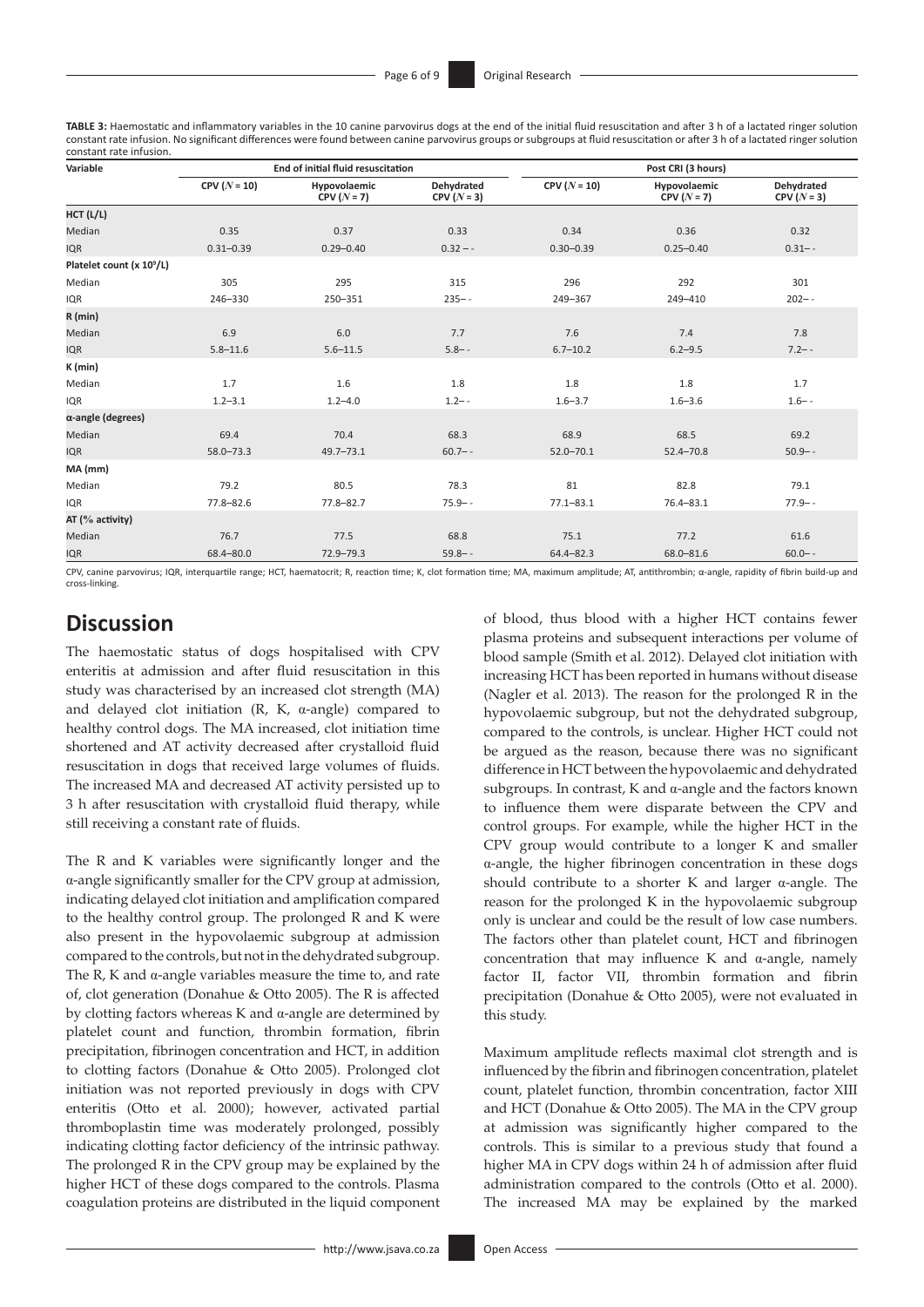inflammation present in dogs with CPV enteritis (McClure et al. 2013) and is supported in this study by the significantly elevated CRP and fibrinogen concentrations in this group compared to the controls. A more hypocoagulable TEG tracing would have been expected in the CPV group, considering the higher HCT (Bochsen et al. 2011; Nagler et al. 2013; Smith et al. 2012); however, the effect of HCT may have been masked by the overwhelming inflammatory response and subsequent activation of haemostasis. Inflammatory cytokines such as tumour necrosis factor, interleukin-6 and interleukin-1 have a direct effect on the vascular endothelium, including induction of tissue factor expression, alteration in the thrombogenicity of endothelial surfaces, and platelet activation and adhesion to endothelial cells (Weiss & Rashid 1998). Platelet count was similar between the CPV and control groups and thus did not contribute to the difference in MA between groups. Other factors known to affect MA, such as platelet function, fibrin and thrombin concentration, were not measured. The lack of any significant difference between the hypovolaemic and dehydrated subgroups at admission allowed for comparison of the effect of the volume of fluids administered between the two subgroups.

The changes noted in the CPV group of significantly shorter clot initiation (shorter R and K, and larger α-angle) and increased clot strength (larger MA) after fluid resuscitation compared to admission may be as a result of the crystalloid fluid therapy, the progression of disease or a combination of these two factors. In the CPV group, the magnitude of decrease in HCT after fluid resuscitation correlated moderately with the volume of fluid administered, as would be expected. The significant decrease in HCT after fluid therapy may have contributed to the increased MA, as reported in an *in vivo* study in dogs that demonstrated increased MA secondary to a transient decrease in red cell mass after whole blood replacement with plasma (McMichael et al. 2014). Possible explanations for increased clot strength associated with *in vitro* anaemia models include a decreased citrate to plasma protein ratio, increased contact activation of anaemic blood with the TEG cup, or decreased red blood cell mass that allows for a tighter fibrin meshwork (Bochsen et al. 2011; Brooks et al. 2014; McMichael et al. 2011). Furthermore, the ongoing and progressive inflammatory process resulting in persistently high fibrinogen concentrations, together with increased platelet count (the significance of which is unclear) and possible platelet activation, may have contributed to increased clot strength. Moreover, reperfusion after fluid therapy has been reported to result in the release of inflammatory mediators and tissue factor, with subsequent coagulation cascade activation (Krentz & Allen 2017). The surface layer of the vascular endothelium, the endothelial glycocalyx, is rich in proteins, proteoglycans and glycosaminoglycans. In a canine haemorrhagic shock model, large-volume crystalloid fluid resuscitation has been shown to result in hyaluronan shedding from the endothelial glycocalyx. Hyaluronan can stimulate chemokine and cytokine production and promote systemic inflammation (Smart et al. 2018).

Within the subgroups, MA only increased significantly in the hypovolaemic group, while the R, K and α-angle did not change significantly for either subgroup. It is possible that the dehydrated group did not receive enough fluids to affect haemostasis, particularly MA, as these dogs received only 90 min – 120 min of a 24-h rehydration fluid plan. However, the volume of fluids administered was not correlated to the change in MA in the CPV group or either subgroup. The median volume of LRS received in the hypovolaemic group approached the 33% *in vitro* dilution rate of 33 mL/kg in the study by Morris and co-workers that reported the prolongation of K, reduced α-angle and decreased MA (Morris et al. 2016). The changes in the CPV group and subgroups did not mimic the findings of previously described *in vitro* canine studies in healthy dogs (Falco et al. 2012; Morris et al. 2016). The results of *in vitro* studies do not necessarily translate to a clinically relevant scenario because of the absence of blood flow, endothelium, natural metabolic degradation and compensatory mechanisms (Falco et al. 2012; Morris et al. 2016). In one study using rabbits, TEG was performed after both *in vivo* and *in vitro* haemodilution, and a poor correlation was found for all variables, except MA, showing weak agreement (Nielsen & Baird 2000).

The change in AT activity from admission to the end of fluid resuscitation had a strong correlation with the volume of fluid administered in the CPV group, as well as a strong correlation in the dehydrated subgroup and a moderate correlation in the hypovolaemic subgroup. A possible explanation for the correlation between the magnitude of reduction in AT activity and the volume of fluid administered could be that the reduction of AT activity after fluid therapy may, in part, be due to haemodilution. An *in vitro* study in humans reported that up to 30% dilution of plasma resulted in shortened R, with the same effect not evident if ATdeficient plasma was diluted (Nielsen, Lyerly & Gurley 2004). That study suggests that the dilution of AT may cause a shortened clot-initiation time after fluid therapy, but celite was used as an activator in that study and the findings cannot necessarily be extrapolated to tissue factor-activated TEG. The change in AT activity after fluid resuscitation might explain the changes that were seen in TEG variables after fluid resuscitation, such as the shortened R. The reduced AT activity in our study may also have been the result of a number of other factors including the increased loss of AT as a result of improved perfusion of the gastrointestinal tract after fluid resuscitation, severe protein-losing enteropathy, dilution and acidification of blood secondary to LRS infusion, AT consumption as a result of the activation of coagulation, and disease progression (Brandtzaeg et al. 1989; Gissel et al. 2016; Otto et al. 2000). A recent study also demonstrated that dogs with CPV have evidence of acute kidney injury and significantly increased urine protein to creatinine ratios compared to healthy control dogs (Van den Berg et al. 2018). Thus, a protein-losing nephropathy could also contribute to the loss of AT in these dogs. Antithrombin concentration, thrombin to AT complexes and changes in acid-base status were not measured in this study and require further investigation. The unexpected increase of AT activity in the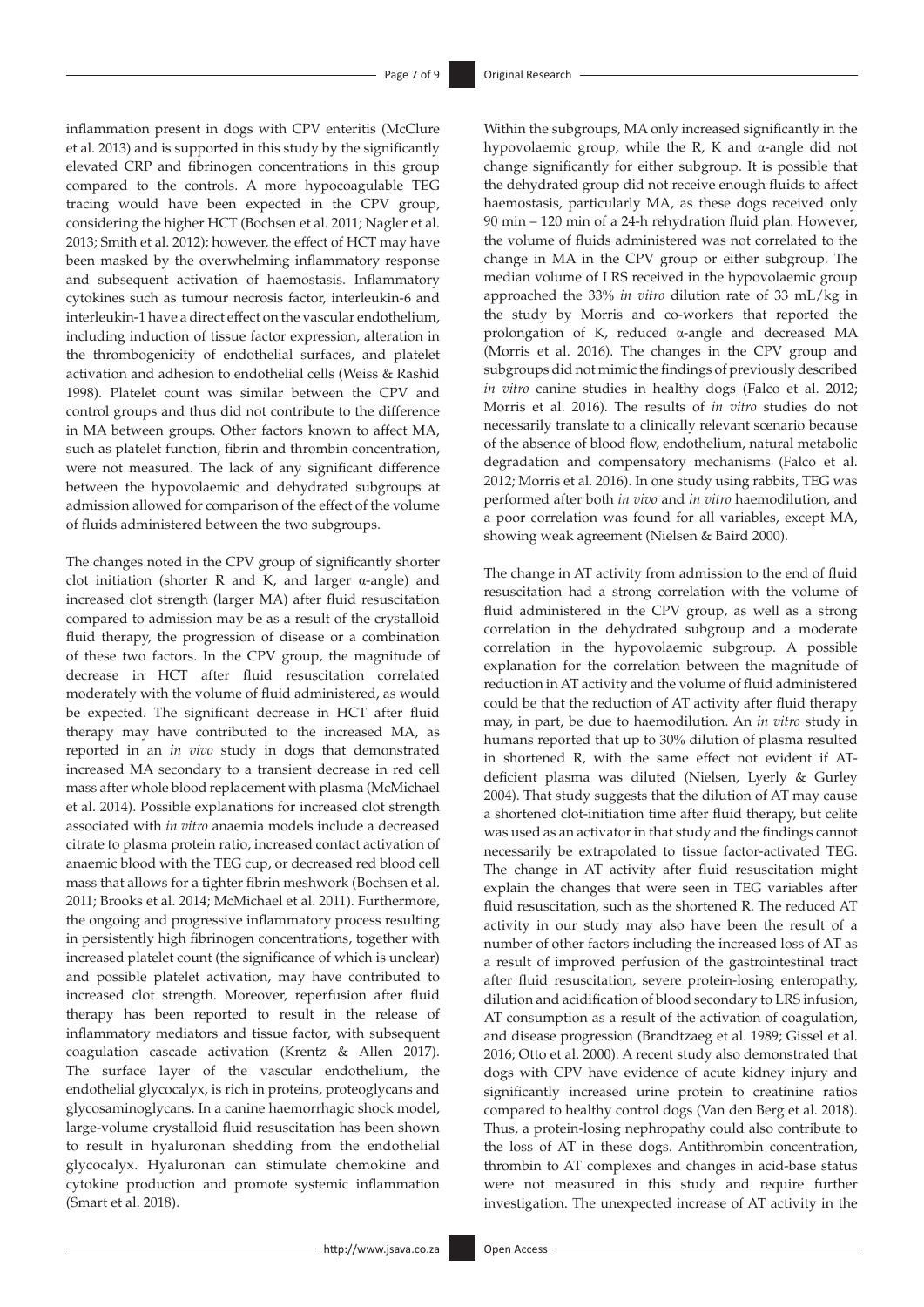dehydrated subgroup is unclear and contradictory to what would be expected in parvo-infected dogs with a proteinlosing nephropathy.

The lack of significant changes in haemostatic variables after 3 h of approximate maintenance-rate fluids in the CPV group, including subgroups, suggests that the shortened clot initiation time and increase in clot strength after fluid resuscitation is not transient and is unlikely to be exclusively a result of the effect of dilution by fluids.

Further investigation is required to determine the clinical relevance of a hypercoagulable state in dogs with CPV enteritis. The effect of crystalloids on TEG is significantly less than the effect of colloids in dogs with inflammation (Gauthier et al. 2014). Further studies are warranted to evaluate the effect of natural and synthetic colloids in dogs with CPV enteritis. Fresh frozen plasma transfusions have shown promise in reducing clinical signs and morbidity in dogs with CPV (Goddard & Leisewitz 2010; Ishibashi et al. 1983; Nguyen et al. 2006), but could possibly worsen the hypercoagulable state that is present in these dogs by increasing the fibrinogen concentration and other coagulation factors (Otto et al. 2000). Acute thromboembolic events have been anecdotally reported as a cause of acute death, but studies have not investigated the occurrence of thrombi or thromboemboli in dogs that die of CPV enteritis. It is also unknown whether or not specific therapy is indicated to prevent thromboembolic complications. The increase in clot strength and faster clot initiation after fluid therapy also requires further investigation in other diseases, to determine its clinical relevance.

Several limitations inherent to clinical studies were present in this study. Disease severity and duration of illness could not be standardised. The determination of illness severity scores and severity prediction index would have allowed a more accurate comparison between the subgroups of dogs with CPV. All dogs diagnosed with CPV enteritis at the OVAH are offered hospitalisation and treatment, regardless of the severity of illness, and although a bias towards sicker dogs in this study is likely, it cannot be confirmed. The findings of the study can therefore not be extrapolated to dogs with milder disease treated on an outpatient basis. The extent of dehydration was estimated based on subjective guidelines. The relatively small sample size may have affected the statistical analysis, particularly in the CRI group. There were small variations in the time (5 min – 15 min) from admission blood sampling to the initiation of fluid therapy, the speed at which fluid boluses were given and the time between fluid boluses, although all of these were caseappropriate. The objective of the study was to determine haemostatic changes after fluid resuscitation, and the true effect of the minor time differences could not be determined from the study. The lack of a CPV group that did not receive fluids did not allow for determination of the cause of the increase in the hypercoagulable state after fluid administration, but would not have been ethically acceptable. The measurement of the D-dimer concentration and fibrin degradation products were not performed in this study.

No measurable D-dimer concentrations were found in a previous study evaluating TEG in CPV (Otto et al. 2000). The measurement of additional coagulation tests, such as prothrombin time, activated partial thromboplastin time, platelet function testing, thrombin concentration, thrombin to AT complexes and individual coagulation factor testing was not performed and would have allowed more evaluation of the haemostatic status in dogs with CPV as TEG provides complementary, but not interchangeable, information to the traditional coagulation tests (Rubanick et al. 2017).

# **Conclusion**

In conclusion, this study showed that although clot initiation is delayed at admission in dogs hospitalised with CPV enteritis, clot strength is increased compared to healthy control dogs. Crystalloid fluid resuscitation resulted in shortened clot initiation (shorter R and K, and larger α-angle) and further increased clot strength, as evidenced by larger MA in dogs with CPV that were hypovolaemic at presentation. Increased clot strength persisted for hours after large-volume crystalloid fluid administration.

# **Acknowledgements**

The authors gratefully acknowledge Carien Muller, Sr. Marizelle DeClerque and the staff at the Onderstepoort Veterinary Academic Hospital (OVAH) Clinical Pathology laboratory for their technical assistance as well as Lizette du Plessis and Antoinette Buys for performing the electron microscopy.

### **Competing interests**

The authors have declared that no competing interests exist.

### **Authors' contributions**

Z.W., P.P., A.G. and W.J.B. were responsible for the experimental and project design. Z.W. performed the data collection and TEG., Z.W. and P.P. performed the statistical analysis. Z.W., P.P., W.J.B. and A.G. drafted the manuscript and approved the final draft.

### **Funding information**

This study was funded, in part, by a grant from the Health and Welfare Sector Education and Training Authority (HWSETA).

### **Data availability statement**

Data sharing is not applicable to this article as no new data were created or analysed in this study.

### **Disclaimer**

The views and opinions expressed in this article are those of the authors and do not necessarily reflect the official policy or position of any affiliated agency of the authors.